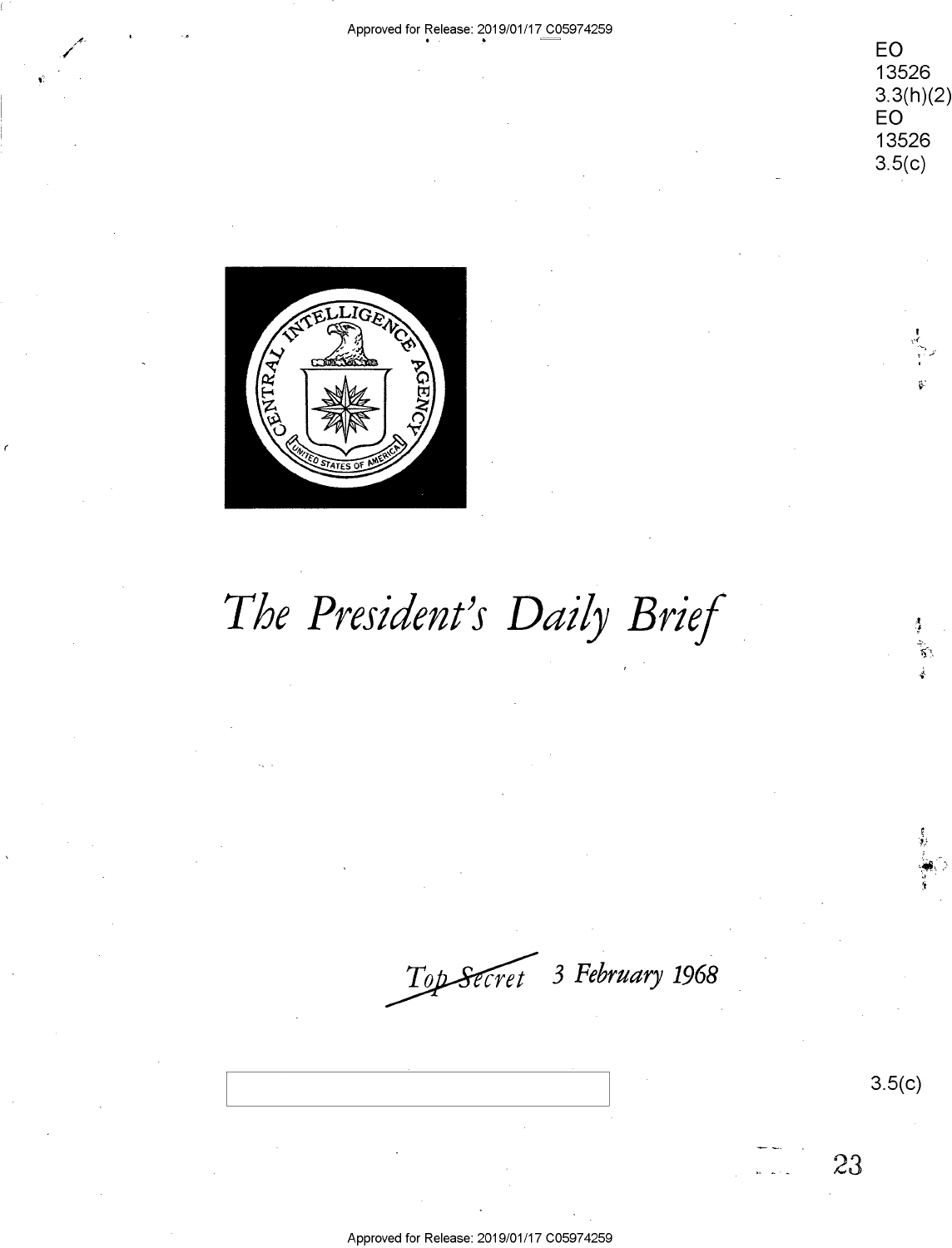$\mathbf{r}^{(k)}$ 





4,

 $\begin{array}{c}\n\frac{1}{2} \\
\frac{1}{2} \\
\frac{1}{2}\n\end{array}$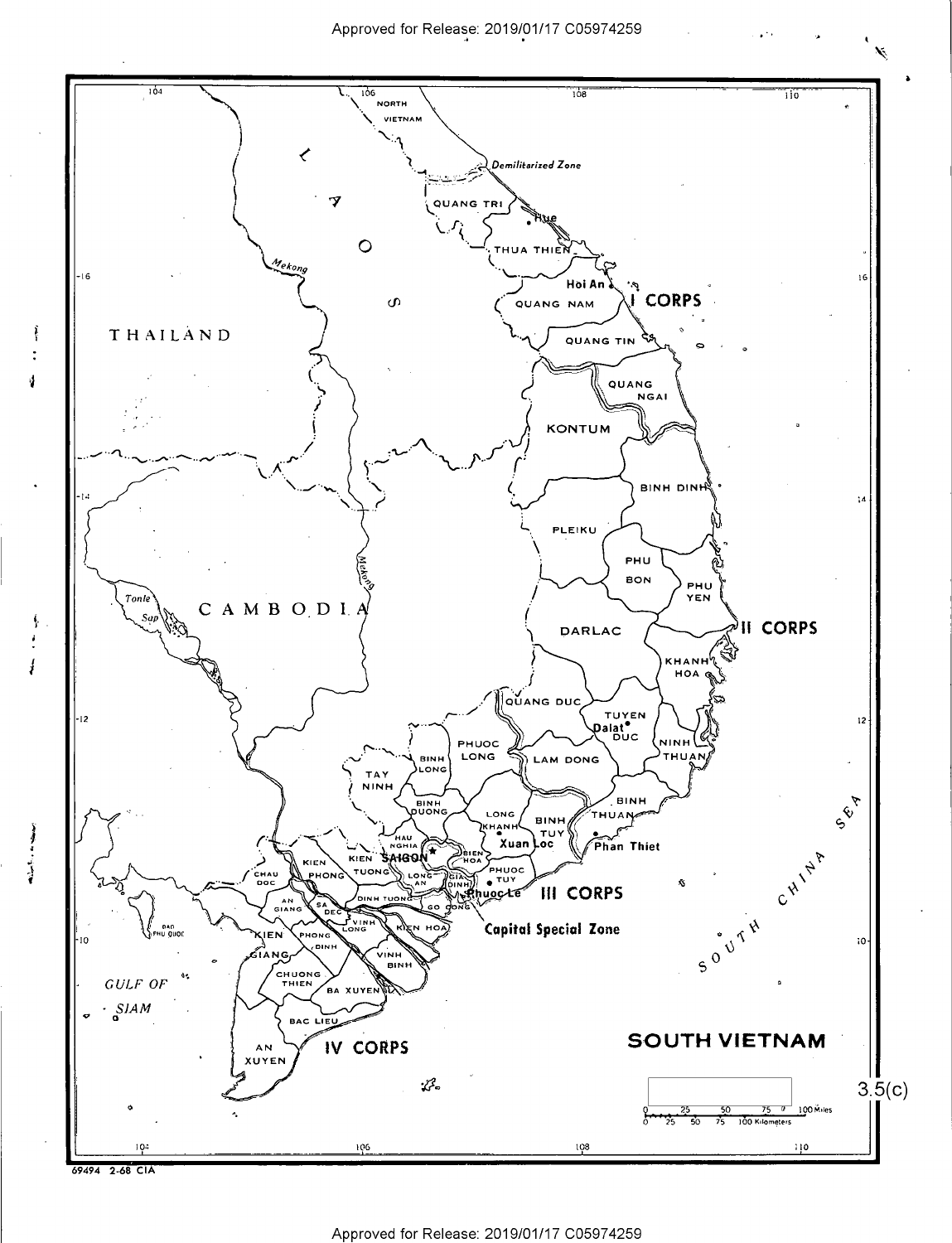

# TOP-SECRET

..

3.5(c)

#### DAILY BRIEF DAILY BRIEF 3 FEBRUARY 1968 3 FEBRUARY 1968

1. South Vietnam 1. South Vietnam  $(a s of 5:30 AM$  the EST) EST)

New attacks were launched during New attacks were launched during the night against two provincial the night against two provincial capitals--Xuan Loc and Phuoc Le--east of Saigon. Heavy fighting is reported of Saigon. .Heavy fighting is reported in both cities as well as in the delta in both cities as well as in.the delta area where other provincial and district capitals are still under attack. trict capitals are still under attack.

To the north, fighting seems to be. slacking off except for·Hue where North slacking off except for Hue where North Vietnamese regulars continue to offer \_Vietnamese regulars continue to offer stiff resistance. Isolated groups of stiff resistance. .Isolated groups of enemy troops are still causing trouble 'enemy troops are still causing trouble in other cities. in other cities.

Saigon has been relatively quiet overnight. There are conflicting reports on what the Communists plan next for the capital. Some Viet Cong have for the capital. Some Viet Cong have been sighted pulling out of the city; been sighted pulling out of the city; prisoners, on the other hand, claim prisoners, on the other hand, claim that another attack is planned. ithat another attack.is planned.

Thieu has shown a marked degree of confidence, but the effectiveness of confidence, but the effectiveness of the government is being sorely taxed. of the government is.being sorely taxed. Prime Minister Loe, for example, has Prime Minister Loc, for example, has taken no initiatives in the past four taken no initiatives in the past fOur days. Reportedly he feels he must wait for the military to· restore order. for the military-to restore order. There also are indications that a lack of coordination is hampering the govern-of coordination is hampering\_the government. ment.

2 .. Korea 2..Korea'

3.3(h)(2) 3.3(h)(2)

There has been no comment from Pyongyang on the Panmunjom meetings nor apyongyang on the Panmunjom meetings nor on the President's press conference.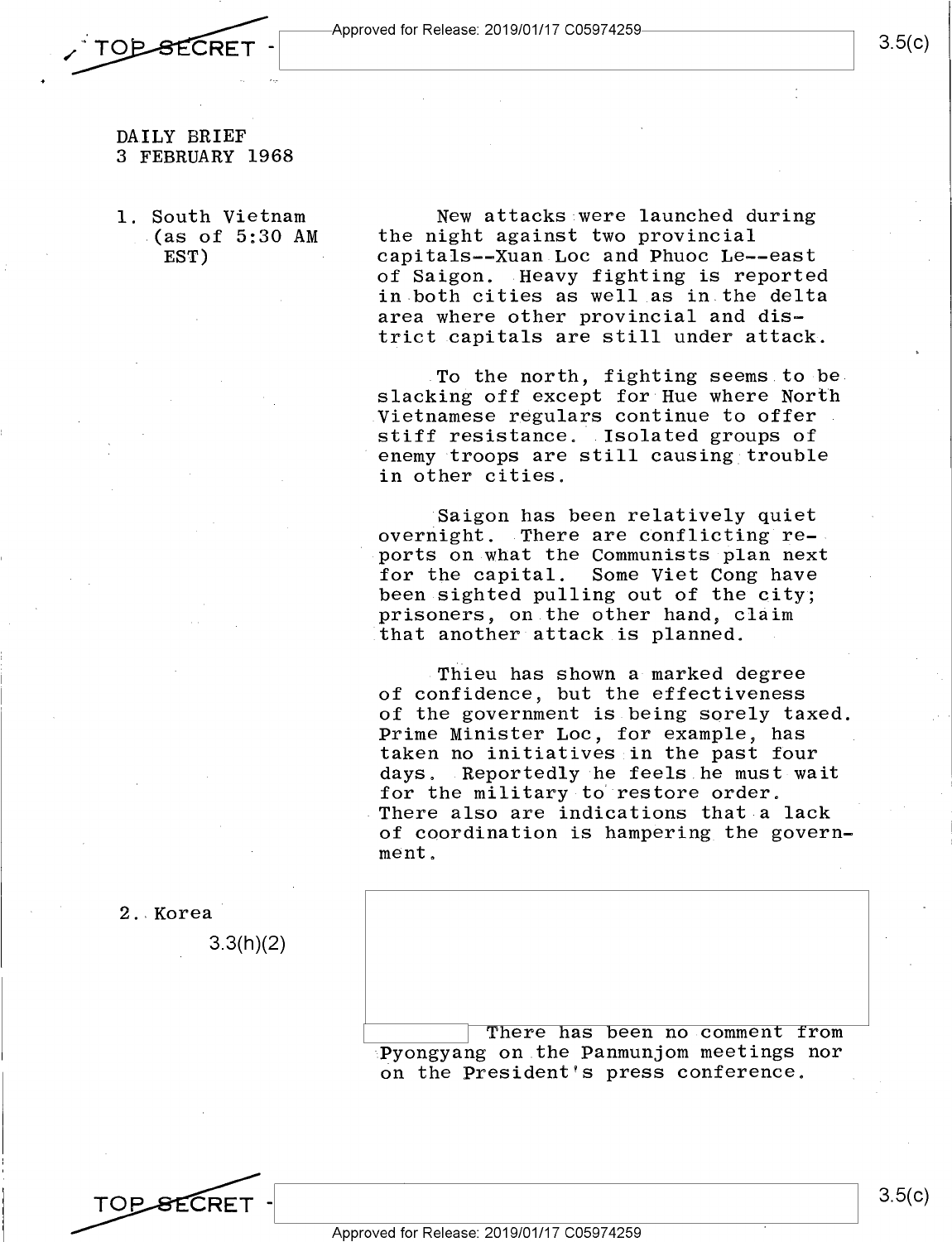#### 3. Iran - 3. Iran — Saudi Arabia 'Saudi Arabia'

The Iranians have released the ARAMCO drilling rig and tension  $ing.$  3.3(h)(2) The Iranians have released the ARAMCO drilling rig and tension is eas-<br>ing. 3.3(h)(2)

No dates for a discussion have been set, but a meeting of the two mo-been.set, but <sup>a</sup> meeting of the two mo narchs might go far toward removing the narchs'might-go far toward removing the problems caused by the machinations of presence on the month of the mathematical of  $\frac{1}{2}$  on  $\frac{1}{2}$  on  $\frac{1}{2}$  on  $\frac{1}{2}$  on  $\frac{1}{2}$  on  $\frac{1}{2}$  on  $\frac{1}{2}$  or  $\frac{1}{2}$  on  $\frac{1}{2}$  or  $\frac{1}{2}$  or  $\frac{1}{2}$  or  $\frac{1}{2}$  or  $\frac{1}{2}$  or  $\frac{1}{2}$ 

The ARAMCO barge is being towed The ARAMCO barge-is being towed out of the disputed area.

#### 4. United Kingdom 4..United.Kingdom

Wilson and the Labor Party have Wilson and the Labor Party have slipped further in public opinion polls. A week after the announcement of spend-A week after the.announcement of spending cuts, one showed the Tory lead at ing cuts, one showed the Tory lead at 18 per cent.  $-3.3(h)(2)$ 

#### 5. Guatemala 5..Guatemala

#### 6. India 6..India

 $3.3(h)(2)$ 

3.3(h)(2) 3.3(h)(2)



3.5(c)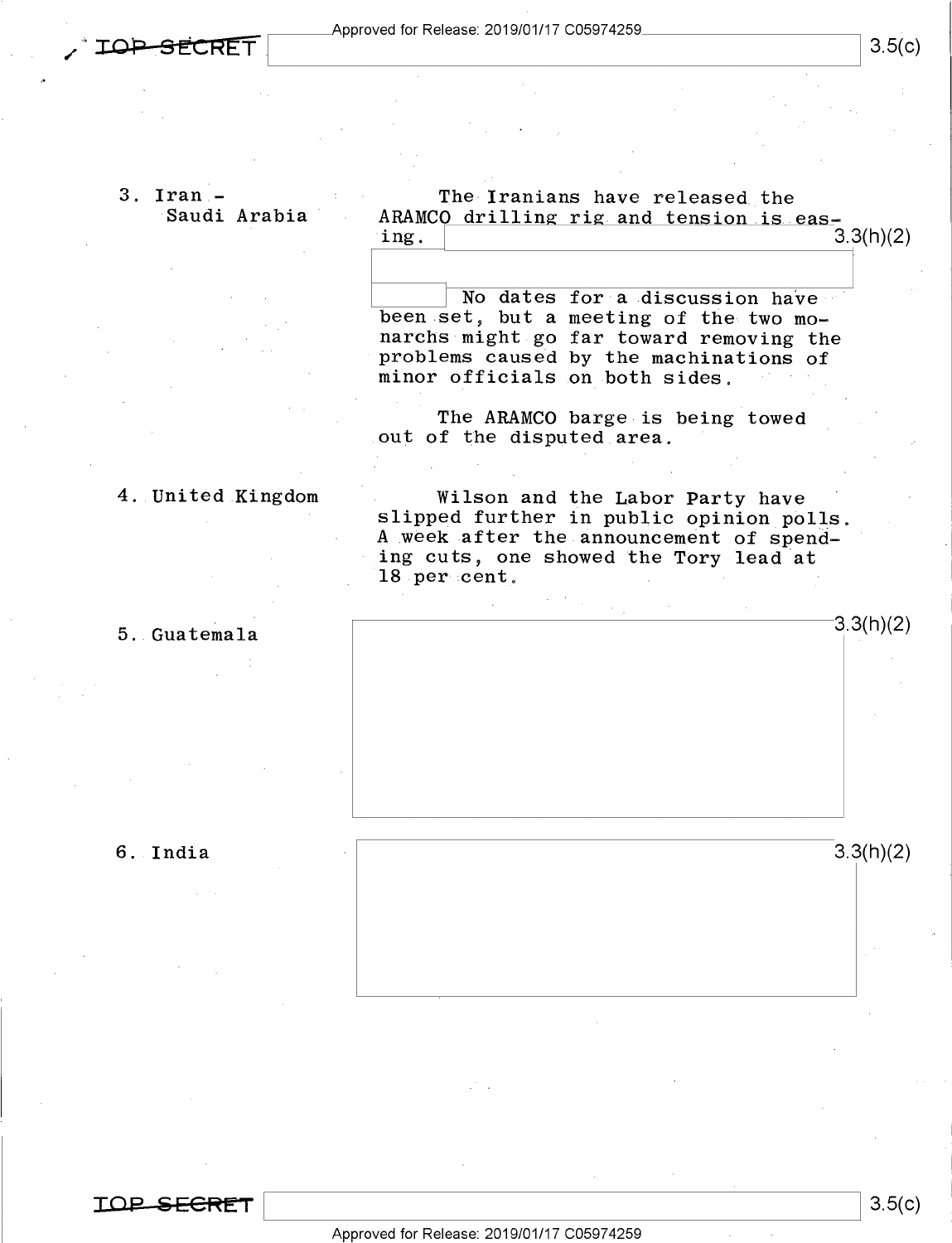A general loosening of authority seems evident throughout the government.<br>3.3(h)(2)

 $3.3(h)(2)$ 

 $3.5(c)$ 

Senior army officers are criticiz- Senior army officers are criticizing the King's ties with the West; both ing the King's ties with the West; both the British and American ambassadors the British and American ambassadors note an increase in anti-American sen-note an increase in.anti—American-sen timent.

There are no signs that an opposi-There are no signs that an opposi tion group has coalesced, however, and tion group has coalesced, however, andthe King's personal position is prob-the King's personal position is prob— ' ably not yet in jeopardy. 'ably not yet in jeopardy.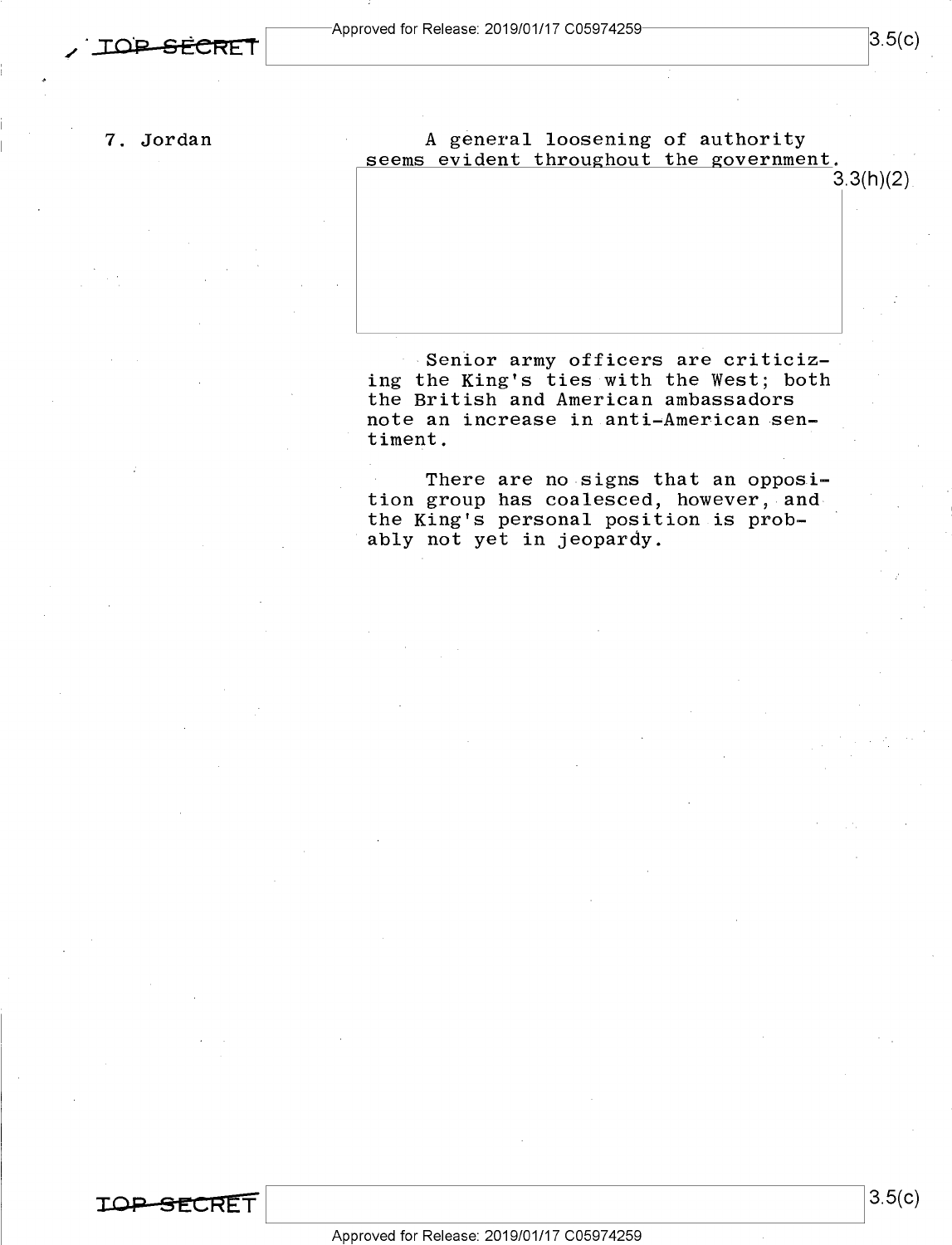| TOP SECRET | -ADDIOVED IOI INCIEASE. ZU 1970 I/I / COOS / 4209- | 3.5(c) |
|------------|----------------------------------------------------|--------|
|            |                                                    |        |

*,*

2/

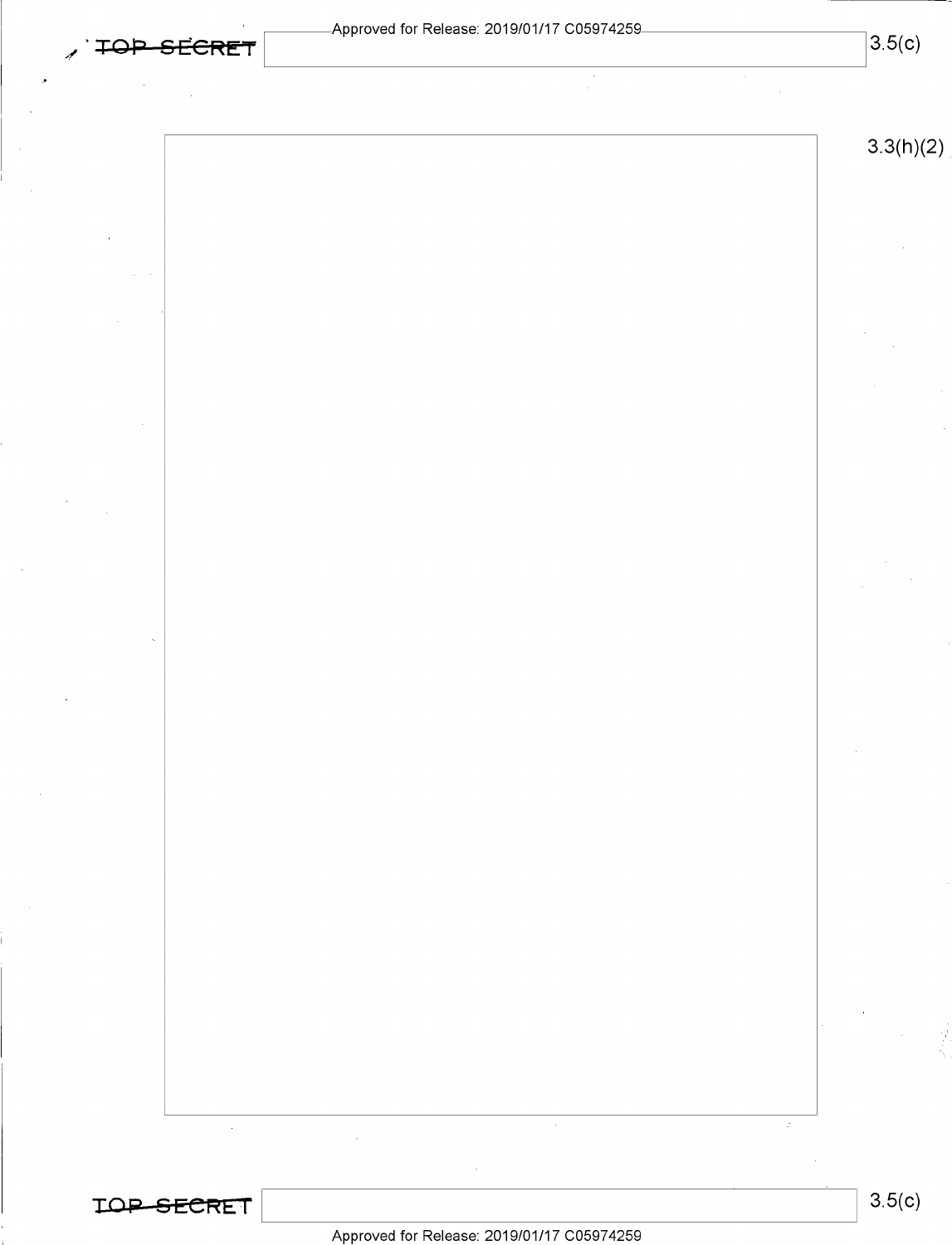|--|

 $\lambda\in\mathcal{A}_1$ 

 $-2-$ 

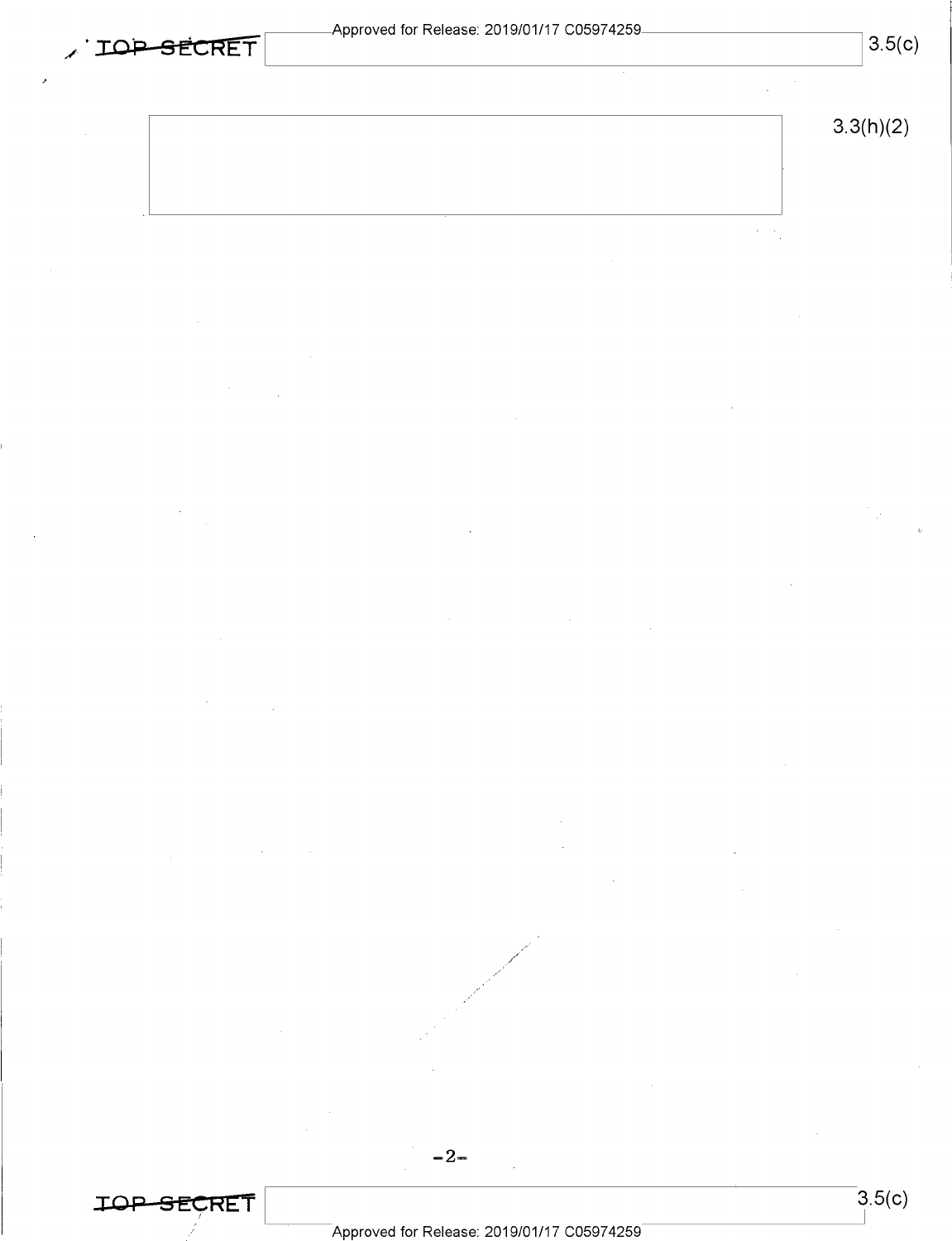'43:?

Ś.

Top Secret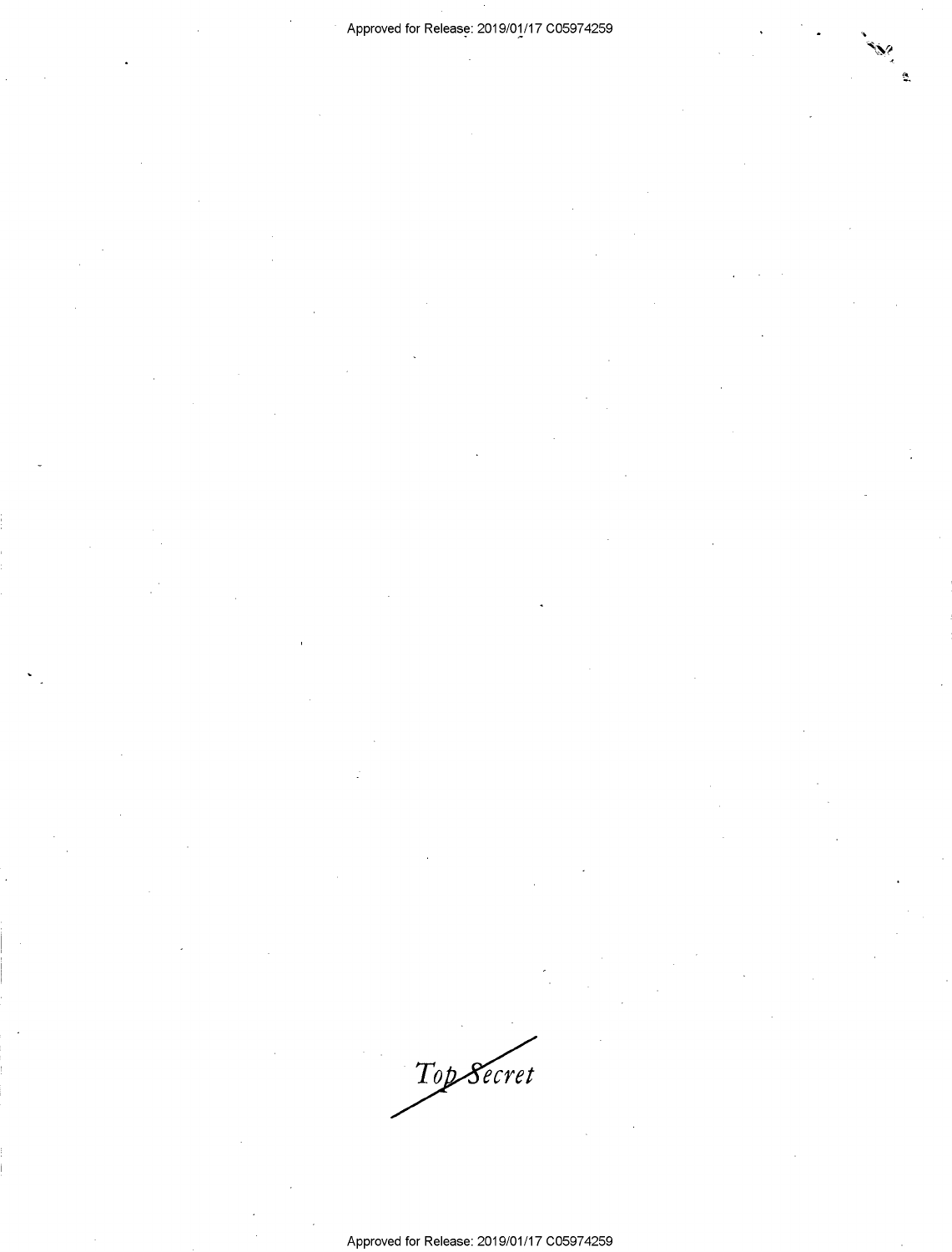' • *I* .;;

**Top Secret** 



### *FOR THE PRESIDENT'S EYES ONLY*  FOR THE PRESIDENT'S EYES ONLY

# Special Daily Report on North Vietnam Special Daily Report on North Vietnam

3.5(c) Top Secret 16

3 February 1968 3 February 1968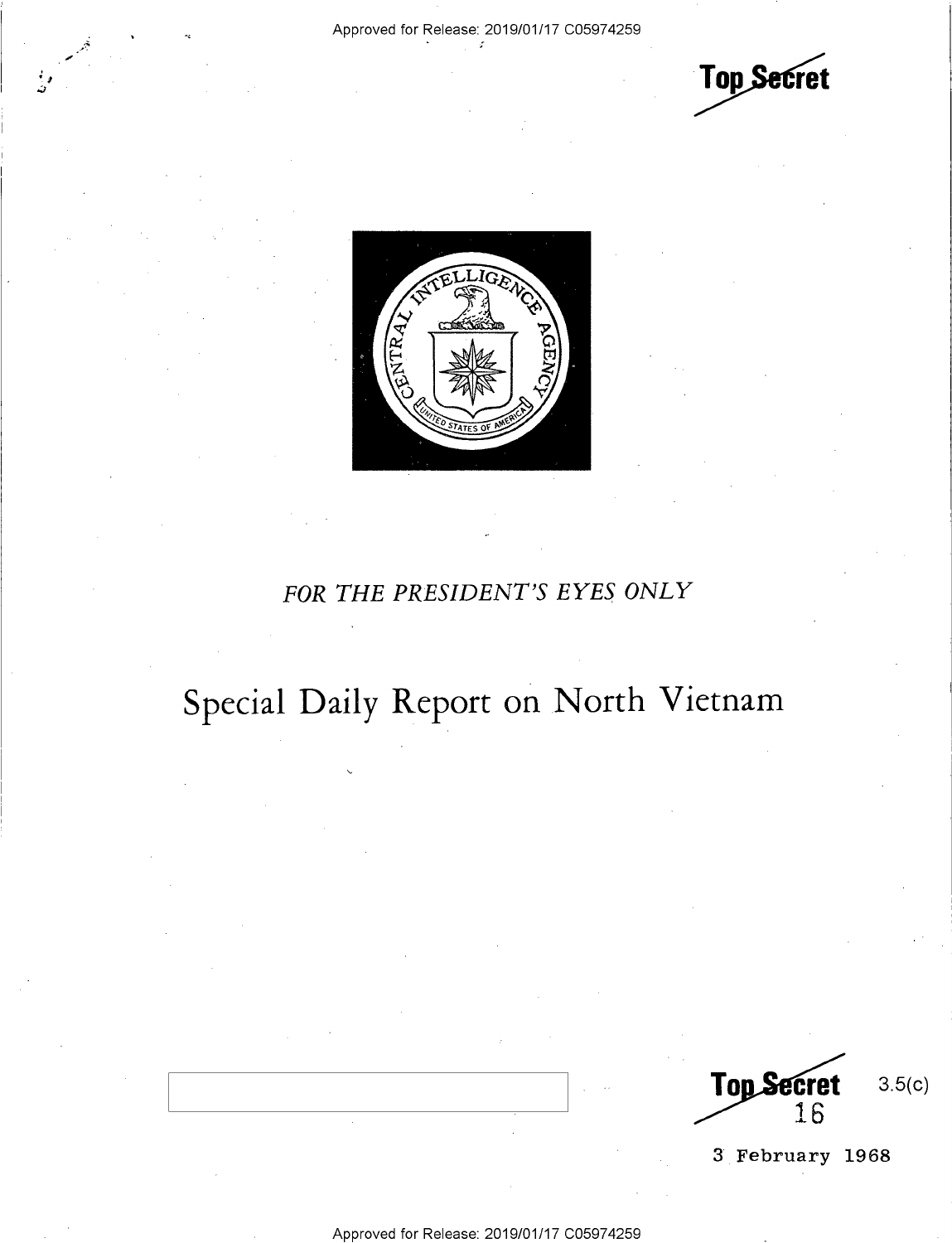TOP SECRET

3.5(c)

#### Special Daily Report on North Vietnam for the President's Eyes Only for the President's Eyes Only

#### 3 February 1968 3 February 1968

# I. NOTES ON THE SITUATION 1. NOTES ON THE SITUATION

Soviet Petroleum Deliveries Up: During Decem-Soviet Petroleum Deliveries Up: During Decem ber and January, deliveries of Soviet petroleum to ber and January, dEliveries of Soviet petroleum to North Vietnam ran about 50 percent higher than the monthly average for 1967.

There may be explanations for the sharp increase There may be explanations for the sharp increase in petroleum deliveries other than an intention to. In preservative and the contribution and intension of the market of the manner of the state of the state of the state of the state of the state of the state of the state of the state of the state of the state of the state of stocks would be expected if the North Vietnamese of stocks would be expected if the North Vietnamese were growing more .concerned about the possibilities were growing\_more concerned about the possibilities of a US closure of the Port of Haiphong. However, the current flow of POL is a sudden shift from the current flow of POL is <sup>a</sup> sudden shift from normal, and is well above the calculated monthly normal, and is well.above the calculated monthly consumption requirement of about 20,000 tons. consumption requirement of about 20,000 tons.

#### \* \* \* \*\*\*

Flight to Hanoi Cancelled:  $\sqrt{\phantom{a} \phantom{a}}$ 

The situation in Saigon has  $3.3(11)(2)$ caused the cancellation of a regularly scheduled caused the cancellation of <sup>a</sup> regularly scheduled International Control Commission flight from Saigon International Control Commission flight from\_Saigon to Hanoi on 2 February. Although it is possible to Hanoi on 2 February. Although it is possible that this announcement is prompted only by a desire that this announcement is prompted only by <sup>a</sup> desire to demonstrate the effectiveness of current Viet to demonstrate the effectiveness of current Viet Cong military activity in the Saigon area, Hanoi Cong military activity in the Saigon area, Hanoi does have a special interest in this particular does have <sup>a</sup> special interest in this particular flight. It was scheduled to carry the two Americans flight. It was scheduled to carry the two Americans to Hanoi to arrange the release of three American to Hanoi to arrange the release of three American prisoners. Hanoi therefore may want to publicize prisoners. Hanoi therefore may want to publicize the cancellation in order to explain any resulting the cancellation in order to explain any reSulting delay in the release of the prisoners.

3.3(h)(2)

3.3(h)(2) 3.3(h)(2)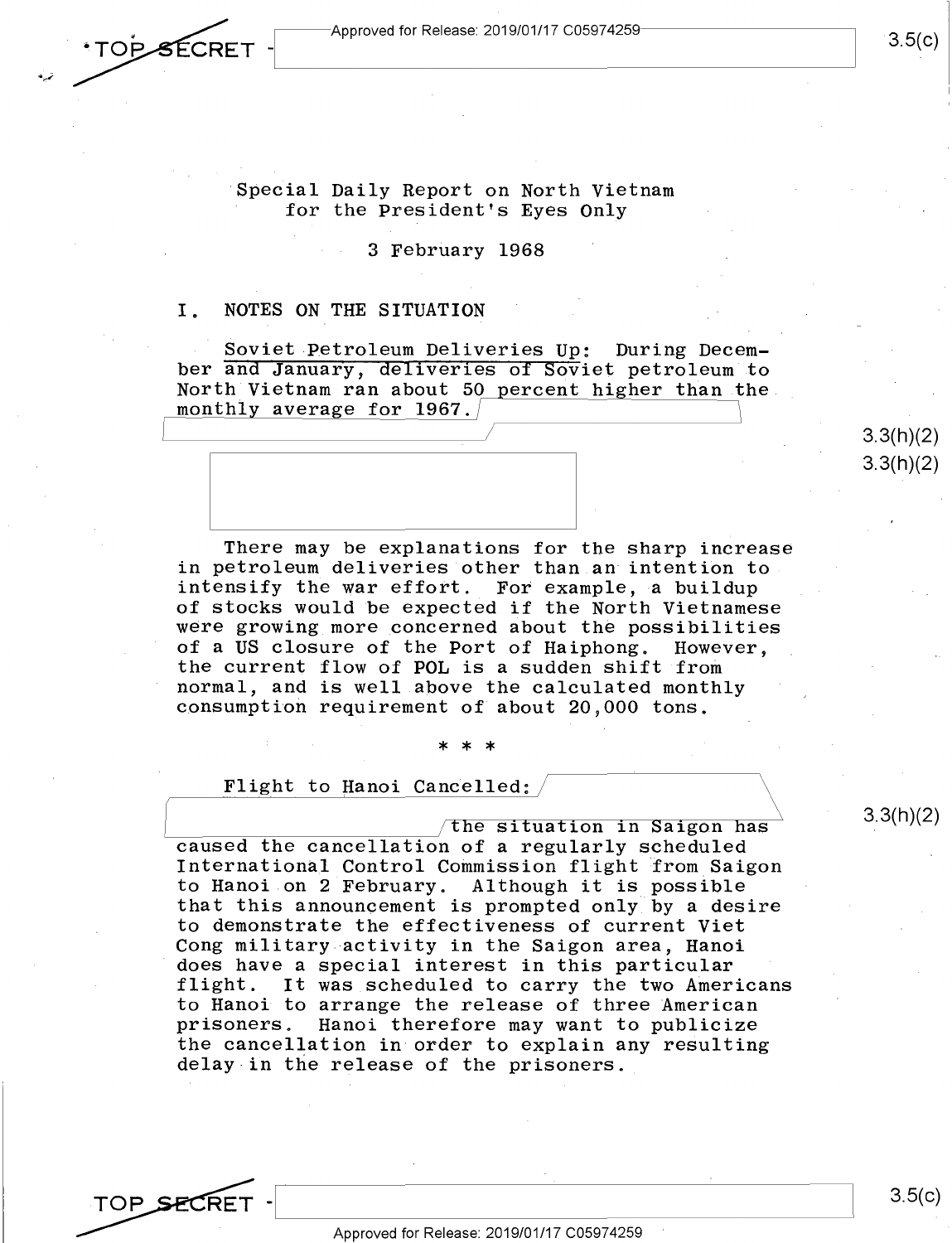, **,..,....·n** ~~ ~~-Approved for Release: 2019/01/17 C0597425~---------~ Approved for Release: 2019/01/17 C05974259 3am:

## TOP SECRET TOP SECRET

*: •. J* 

#### II. NORTH VIETNAMESE REFLECTIONS OF US POLITICAL II. NORTH VIETNAMESE REFLECTIONS OF US POLITICAL ATTITUDES TOWARD THE WAR ATTITUDES TOWARD THE WAR

More on Dr. Spock: Hanoi is continuing to give considerable propaganda coverage to the indictment and antiwar activities of Dr. Spock and his ment and antiwar activities of Dr° Spock and his associates. In a broadcast on 1 February, Hanoi reported that 5,000 New Yorkers had attended a rally reported that 5,000 New Yorkers had attended <sup>a</sup> rally at which Spock declared that he was not guilty of the charges against him because he was against the· the charges against him because he was against the' "illegal war which the US is imposing on the Viet-"illegal war\_Which the US is imposing on the Viet namese people." He is quoted as saying that his namese people." He is quoted as-saying that his group will continue to struggle for stopping the group will continue to Struggle for stopping the "~enseless policy which is bringing suffering to '"senseless policy which is bringing suffering to Vietnam and dishonor to America." The same broad-Vietnam.and dishonor to America." The same broad recommentations of morrison. The same side of the cast also reported rallies supporting Spock elsewhere in New York and in Boston. 'where in New York-and in Boston.

#### \* \* \* ل سات سات

Hanoi on the US War Effort: In its first ~Hanoi on the US War Effort: 'In its first broadcast to American forces in South Vietnam since the Tet offensive began, Hanoi on Thursday re-the Tet offensive began, Hanoi on Thursday re counted the numerous "victories" scored by the counted the numerous "victories" scored by the "Liberation Armed Forces." It claimed that General "Liberation-Armed Forces." It claimed that General Westmoreland did not know how to cope with the unpredictable attacks of these forces and alleged predictable attacks of these forces and alleged that the Saigon government, "described as stable by that the Saigon government, "described as stable by Johnson," cannot keep security in many towns, even in the outskirts of Saigon. The broadcast further in the outskirts of Saigon. The broadcast further alleged that the Saigon government, which was alleged that the Saigon government, Which was "cooked up by Washington," does not represent the "cooked up by WaShington," does not represent the South Vietnamese people and is hated by them. It South.Vietnamese people and is hated by them. .It then asked why US soldiers should die to keep such then.asked why US soldiers should-die to keep such a "hateful government on the backs of the South <sup>a</sup> "hateful government on.the backs of the South Vietnamese people, just because it is a product of Vietnamese people, just because it is <sup>a</sup> product of the White House." the White House." '

-2-